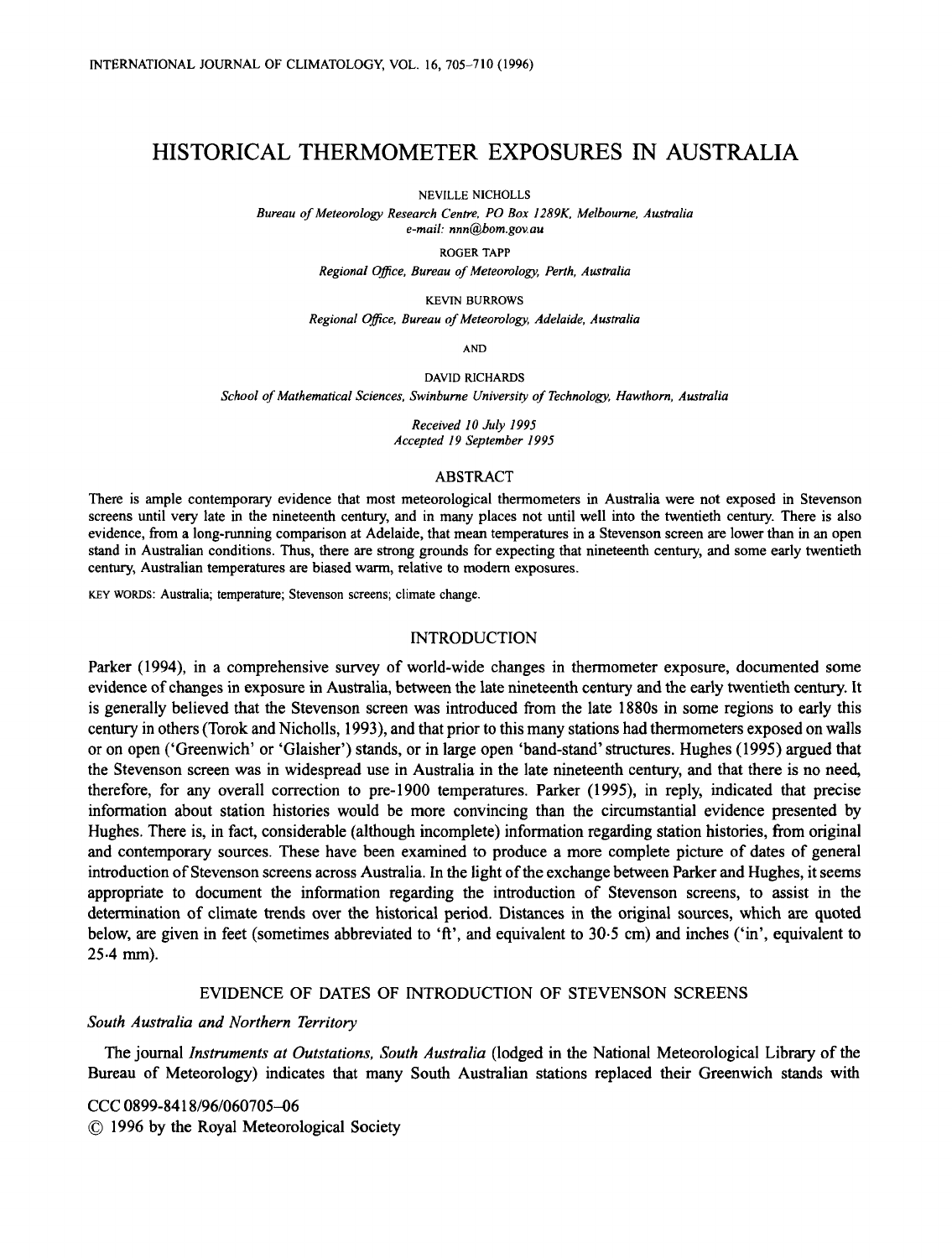Stevenson screens in 1892 (e.g. Robe, Mt Gambier-although the Greenwich stand was reintroduced here, see below). For some stations the Stevenson screen was introduced earlier (at Port Augusta a screen was used from 1888; prior to this the thermometers hung under a verandah). Not all stations had replaced their stands with screens by the early twentieth century, because Todd (1906) notes that 'Every station, except Fowler's Bay, has dry and wet bulb and maximum and minimum thermometers, mounted on a modified form of the Greenwich stand similar **to** that at Adelaide, or a Stevenson screen . . .'. A 1907 letter from R. Griffiths (Acting Government Meteorologist, South Australia) to H.A. Hunt (Federal Meteorologist) notes that outstations were originally 'supplied with a stand of the Greenwich form . . . but from time to time these have been replaced by S. Screens of this size, and now practically every station has a screen of these dimensions'. A few stations still did not have Stevenson screens at this time: at Eucla the Greenwich stand was replaced by a Stevenson screen in 19 13, and at Cape Borda in 1909. A station was established at the Roseworthy Agricultural College in 1887, and equipped with a Stevenson screen; but when the station was inspected in 1908 the thermometers were on a Greenwich stand which was 'fixed not revolving', according to *Instruments at Outstations, South Australia.* At Mt Gambier the Stevenson screen had been replaced, sometime before an inspection in 1908, 'by a Greenwich Stand 6ft high (thermometers 4ft) without a movable platform', according to Instrument Inventory books held in the South Australian Regional Office of the Bureau of Meteorology and the Australian Archives.

Hughes (1995) includes a photograph of the Darwin Post Office showing a Stevenson screen, from the late nineteenth century. Hunt (1981), however, notes that 'Prior to 17 March, 1894, the thermometers were exposed in a modified form of the thermometer stand used at Greenwich, and which was similar to that in use at Adelaide, but on the date mentioned an enlarged Stevenson screen of the pattern now adopted by the Commonwealth Meteorological Bureau, was substituted, and is still in use'.

A Stevenson screen was installed at Adelaide in January 1887 because of the 'question of thermometer exposure having excited some interest' (Todd, 1906), however, these temperatures did not become official until 1948. The official shade temperatures were from thermometers 'placed on an improved stand, of the Greenwich form' (Todd, 1906), although duplicate thermometers were also 'mounted in an octagon-shaped wooden shed or house . . . loft. in diameter, having a louvre roof carried by eight stout posts, the eaves of the roof being 7ft. 6in. above the ground. The sides are also louvred to within 5ft. 6in. of the ground, and a dwarf lattice wall is carried up **3ft.,** leaving a clear open space of 2ft. 6in. between the lattice work and the lowest louvre board. The building is floored, and in the centre the thermometers are fixed, at a height of 5ft. from the floor, on a skeleton revolving frame having a sloping roof like the Greenwich stand, but made of well-oiled and painted canvas. The whole *of* the building, **as** well **as** the stand, is painted white.'

#### *Queensland*

Wragge (1 886) reported on meteorological observations in Queensland. He noted (regarding exposure of shade thermometers) that 'they hang in many positions . . . Some are hung under verandahs and over wooden floors; others are placed against stone walls and fences. Such exposures (not to mention the several remarkable instances of thermometers being placed and observed indoors) give results which are not only not intercomparable and so valueless to meteorology, but which are affected by artificial and secondary conditions, giving misleading values'. Wragge was appointed Government Meteorologist and by the late 1880s Stevenson screens had been installed throughout Queensland (Donaldson, 1888). The journal *Queensland Instrument* Book (lodged in the National Meteorological Library of the Bureau of Meteorology) indicates that most Queensland stations introduced the Stevenson screen in 1889.

## *Western Australia*

Cooke (1906) notes that at Perth 'A set of meteorological instruments was first mounted in a Stevenson screen on 1st January 1897, and observations have been taken regularly at 9 a.m. and 3 p.m. since that time'. This comment refers to a set of observations commenced at the site of the Perth Observatory, which was under construction at that time. From August 1885 to the end of 1896 the official Perth observations were from another site in the Botanical gardens. At that site 'The Thermometer house is of an octagonal form' (Cooke, 1897), 'built from plans supplied by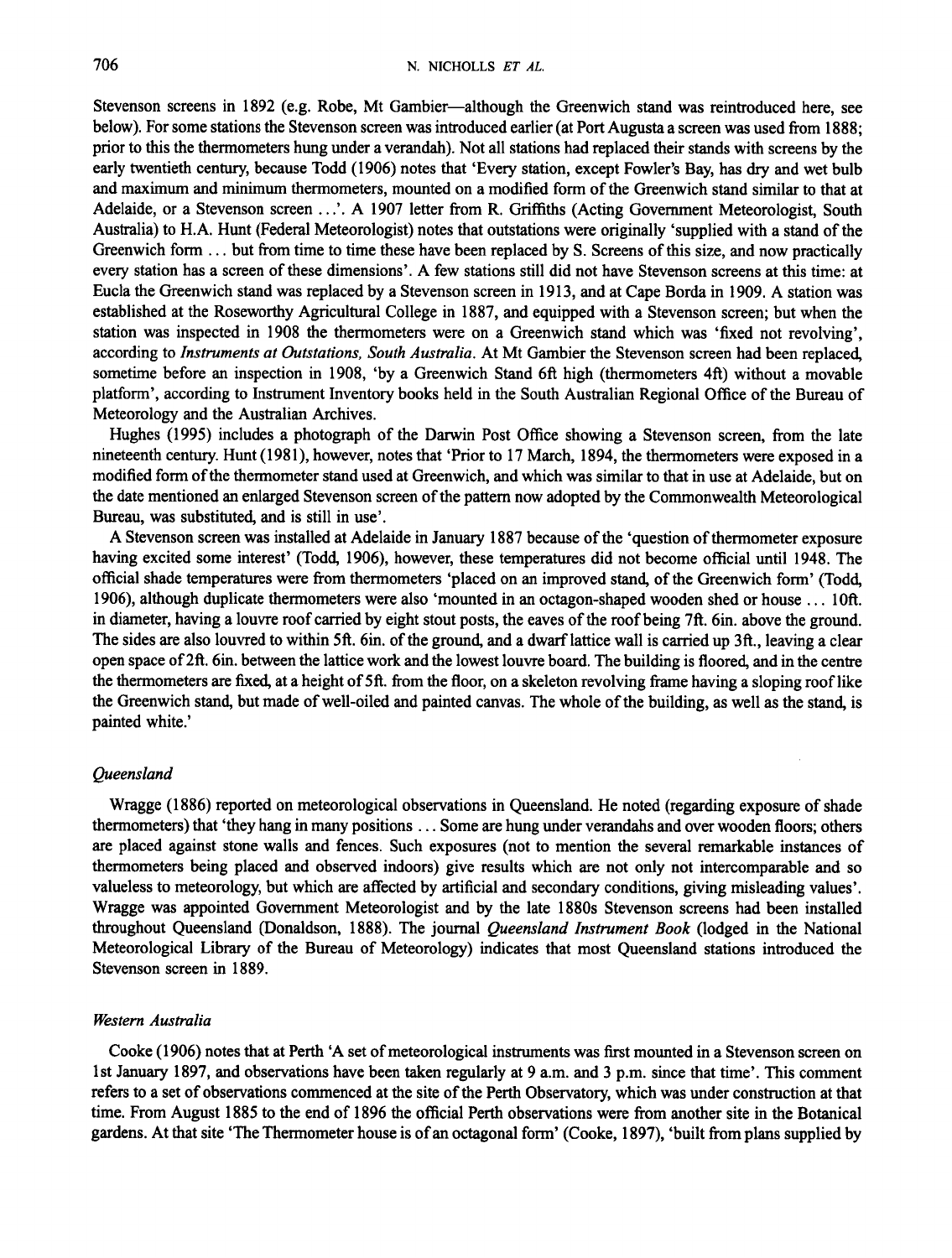C. Todd, Esq., C.M.G., Government Astronomer, South Australia, the principle of exposure being similar to that followed in the Adelaide Observatory.. . Thermometers for recording the temperature of the air in the shade are placed in the Thermometer house in a revolving stand of Mr. Glaisher's pattern' (Fraser, 1886). Although observations continued at this latter site for some years after 1896, still using the same exposure, the data were not used for official purposes after this date.

There are indications that Western Australian stations opened after 1897 were equipped with a Stevenson screen. It appears likely that stations operating at that date were refitted during 1896 and 1897, including the installation of a Stevenson screen. With the exception of the Perth Botanical gardens, stations operating prior to 1896 were described **as** having 'Shade Screens . . . of the same pattern **as** those recommended and used by the Board of Trade' (Cooke, 1897). Cooke, the first Government Astronomer of the Colony, was appointed in February 1896 and he or a colleague visited most, if not all, the Western Australian meteorological stations during this year, replacing instruments. Cooke (1898) comments that on this tour he 'found things in a more or less unsatisfactory condition'. This and subsequent annual reports contain a statement which strongly suggests that each out-station was provided with a Stevenson screen before the end of 1897. The term 'Stevenson screen' was not use in the earlier report (Cooke, 1897). The Board of Trade screens were small, single louvred, fully enclosed wall screens (Anonymous, 1877, Scott, 1875, 1907). Thermometers in these screens were found to record higher temperatures than thermometers exposed in a Stevenson screen in open ground (Scott, 1875).

#### *New South Wales*

Hughes (1 995) notes that there is evidence of **an** early move from open stand exposure at Sydney. However the thermometer exposure well into the twentieth century was *not* in a Stevenson screen. Hunt (1916) notes that, at Sydney, 'The thermometers have been exposed in a louvred shed 11 feet in length and width, of which the sides are **5ft.** 6in. high. The roof is conical, and rises to 13 feet above the ground. As this shelter is gradually falling into decay a duplicate set of observations have been taken from thermometers exposed in **an** adjacent large Stevenson's screen for the past four or five years'.

The journal *NS.W lnstrurnent* Book (lodged in the National Meteorological Library of the Bureau of Meteorology) indicates that some country stations received thermometer screens in 1898. Another group were supplied with screens in 1901, and a further group in 1906-1908. Earlier descriptions of thermometer exposure referred to thermometer 'stands'. Thus Moruya Heads was supplied with a 'stand' in 1876 and no further mention is made of exposure at this station until a 'thermometer screen' was supplied in 1908. Hunt (1907a) noted that even in 1907 'various forms of exposure screens are in use', across the State.

#### *Victoria*

Baracchi (1919) noted that by 1907 all Victorian stations had '... maximum, and minimum thermometers, and a Stevenson screen or other appropriate structure for their exposure'. This indicates that Stevenson screens were not in place at all stations, even by this late date. Baracchi introduced a 'Thermometer Shed' **as** the standard exposure around 1898. There are numerous indication of such sheds being erected at stations, in a handwritten journal recording correspondence about outstations at this time, and a three volume handwritten journal of instrumentation at all Victorian stations (these are lodged in the Commonwealth Government Archives). New stations were promised maximum and minimum thermometers only once they had erected a shed. There is evidence that the sheds were not Stevenson screens. There is an annotation on the pages of the journal relating to Gab0 Island that indicates that a 'Thermometer Shed' is used. This has then been crossed out **and,** in a different hand and ink, 'Stevenson's Screen July 1901' has been added. Many other stations have similar annotations, and for many the 'Shed' was replaced in 1906-1908. For instance the entry for St Arnaud, which opened in 1880, reads 'Thermometer Shed replaced by small therm. screen 11/9/08'. Further confirmation that sheds and screens were not synonymous comes from the Stradbrook entry for 6 February 1899: 'Mr Easteby cannot induce his Company to erect a Therm. Shed. Mr Baracchi is willing to supply him with a Stevenson's screen for £3.10.0' (Editor-this is £3.50 in present currency). Six months later there is a note that the 'Stevenson's Therm. Screen' had been sent by mail. Baracchi (19 19) describes the shed in use at 'the older stations, and at a few others of more recent date' **as** 'a double roof with a 10-in. free air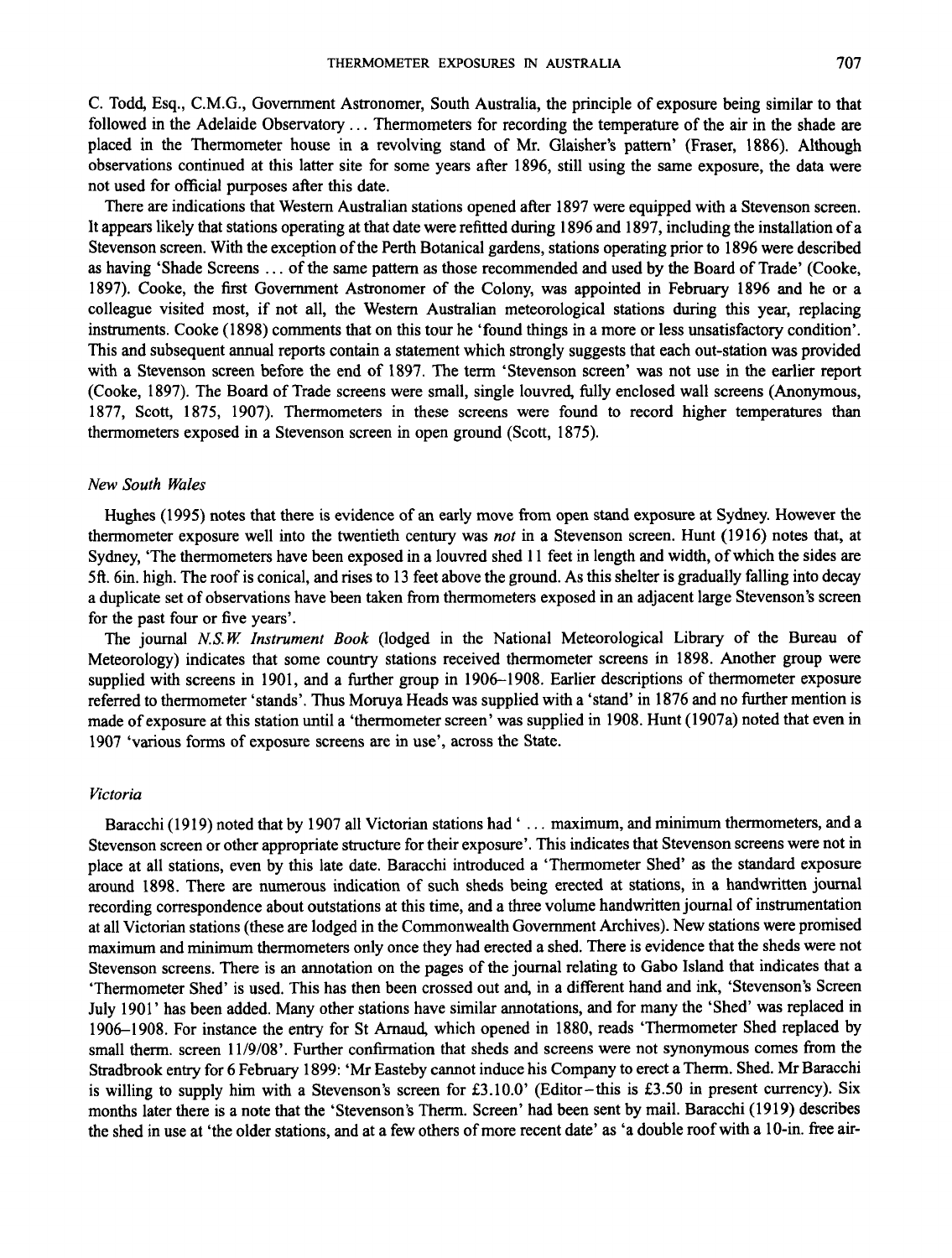space between, supported by four posts, enclosing an area of 5 by 6 feet, three sides of the shed being louvred from the roof down to a sufficient extent to exclude the direct rays of the sun'.

## *Tasmania*

Wragge (1 896) toured Tasmania in I895 to report on the Meteorological Service. Only one station (Low Head) had a Stevenson screen, and this was improperly placed. At Hobart and several other stations the thermometers were exposed in a 'shelter' or 'shed' with a double iron roof that allowed early morning sunshine in summer to fall on the thermometers. At Corinna the thermometers were installed within the post office. Wragge had Stevenson screens built and installed at several stations including Hobart, and recommended their installation at all other stations. Hunt (1907a) noted, however, that by 1907 the 'screens are in a state of decay'.

### *Summary*

following dates for the general introduction of Stevenson screens: Examination of primary sources regarding instrumentation at Australian meteorological stations indicates the

*South Australia and Northern Tem'tory:* generally 1892, but some exceptions (e.g. Port Augusta 1888, Darwin 1894, Eucla 1913). Some Stevenson screens were replaced on unknown dates by a Greenwich stand, with the screen reintroduced in 1908.

*Beensland:* 1888189.

*Western Australia: 1896/97.* 

*New South Wales:* 1898-1908.

Victoria: generally 1906–08, although some were introduced earlier.

*Tasmania:* not earlier than 1895.

Even as late as 1907, by which time most stations had Stevenson screens, the situation regarding exposure of thermometers was less than perfect. Hunt, the recently appointed Commonwealth meteorologist, hosted a Meteorological Conference in Melbourne in May 1907. In his address to the Conference he noted that 'In different States various methods of exposure and types of equipment obtain. Some of the screens in use—in fact the majority-are of the dimensions of the British Stevenson pattern, and many that we have had the opportunity of seeing have been made without due consideration to the choice of wood in their construction, with the result, when subjected to our extremes of climate, have warped and cracked in all directions, arousing suspicion that the direct rays of the sun may occasionally reach the thermometers through the roof' (Hunt, 1907b). Hunt's appointment led rapidly to the standardization of exposures, with most of the remaining non-standard exposures being replaced by Stevenson screens from 1908. Only a few stations (e.g. Daly Waters in the Northern Territory) used non-standard exposure thereafter.

It is clear that many Australian stations installed Stevenson screens in the last few years of the nineteenth century, although some stations (notably in New South Wales and Victoria) did not receive screens until well into the twentieth century. So, around the start of the twentieth century there was a mixture of exposures of thermometers for the recording of shade temperatures: some were in Stevenson screens (many in a poor state of repair), some in Glaisher/Greenwich stands, and others in 'Thermometer houses or sheds'. The gradual introduction of screens means that comparisons between temperatures at various stations could be used to correct for biases resulting from the introduction of screens. Some idea of possible biases in temperatures in the late nineteenth century arising from the lack of Stevenson screens at many stations can be gained from contemporary measurements of temperatures in the different exposures.

# STEVENSON SCREENS VERSUS GREENWICWGLAISHER STANDS IN AUSTRALIAN CONDITIONS

Stevenson screens and a Glaisher stand were operated continuously at Adelaide Australia, from 1887 until 1948. This period of comparison far exceeds other comparisons between stands and screens, **as** reported in Parker (1 994). The maximum and minimum temperatures in the Stevenson screen and the Glaisher stand have been compared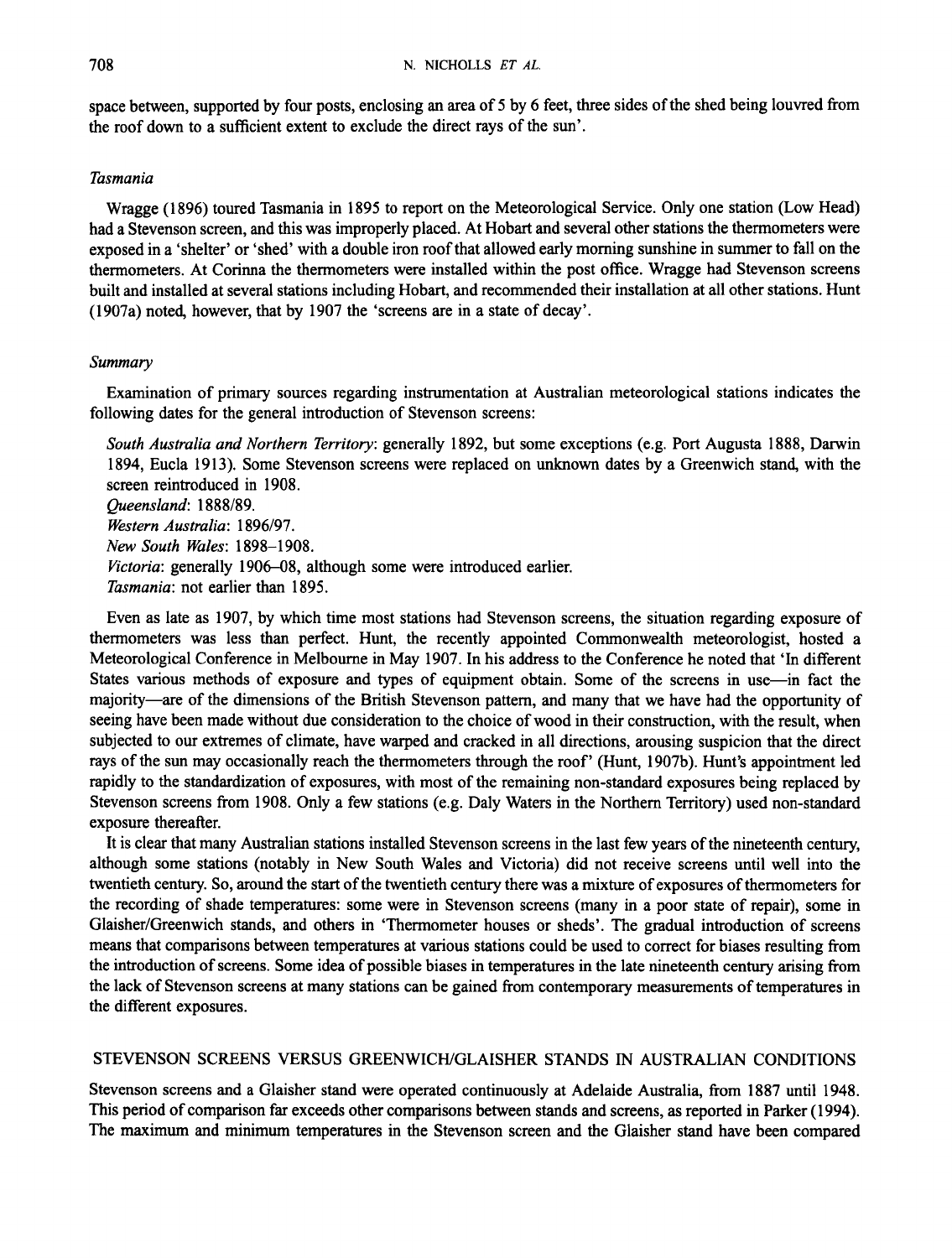

Figure 1. The median and upper and lower quartiles of the mean monthly differences between temperatures measured at Adelaide in the Stevenson screen and on the Glaisher/Greenwich stand (Glaisher/Greenwich temperatures minus Stevenson temperatures). Data used were the 61 complete years of record (1887-1947)

using the 61 complete years (1887-1947) of record (Richards et *al.,* 1992, 1993). Figure 1 shows the median differences in the mean monthly maximum and minimum temperatures (Glaisher/Greenwich minus Stevenson), and the upper and lower quartiles of the differences. The minima measured in the two exposures are similar throughout the year, with Stevenson screen minima being about 0.2"C warmer. The maxima measured in the Stevenson screen are cooler than those in the Glaisher stand and the difference varies seasonally. The difference is only about 0.2"C in winter, but reaches nearly 1°C in summer. These differences, and the annual cycle in the mean differences can be compared with the situation in England, **as** summarized by Parker (1 994). At Adelaide the differences in the minima were smaller, whereas the differences in the maxima were larger. The median difference in temperatures at Adelaide was considerably larger than the differences noted by Parker (1994) at higher latitude stations. Over the year, the mean temperatures were about 0.2"C warmer in the Glaisher stand, relative to the Stevenson screen.

If the conditions at Adelaide were representative of other stations, the progressive introduction of Stevenson screens across Australia between the late 1880s and about 1908 would have introduced an artificial drop in temperature. The magnitude of this drop would have depended on the number of screens originally exposed on Glaisher/Greenwich stands or a similar 'open' environment, prior to their replacement by Stevenson screens. The artificial drop would have occurred at different times in the different colonies, because each colony introduced Stevenson screens at different times. As noted above, the progressive replacement of the earlier exposure methods should enable a careful, objective site-by-site comparison to calculate the biases due to various exposure methods.

#### ACKNOWLEDGEMENTS

Bureau of Meteorology staff from various offices provided information and historical sources regarding the introduction of Stevenson screens. In particular, Doug Shepherd, John Cornell-Reilly, Neil Plummer, Mike Ball, John Cramb, and especially Jill Nicholls from the National Meteorological Library, were very helpful, as was Simon Torok from the School of Earth Sciences at Melbourne University. Documentation of the dates of introduction of screens could not have been completed without their generous assistance. The Adelaide temperature data were analysed by students under the tuition of David Richards at the Swinburne University of Technology. These students were: Graeme Wilson, Kok Sheng How, Sue Kang, Anthony Tan, Sunny Cheung, Gregory Nind, Kent Ramchand, and Paul Keyhoe.

#### **REFERENCES**

- **Anonymous, 1877.** *Weather Warnings for Watchers, by 'The Clerk' Himself:* **Houlston and Sons, London, pp** *5&5* **I.**
- **Baracchi, P. 1919.** *Victorian Meteorological Statistics,* **Government Printer, Melbourne.**
- **Cooke,** W. **E. 1897.** *Meteorological Report for the Year 1894,* **Government Printer Perth, 18 pp.**
- **Cooke,** W. **E 1898.** *Meteorological Report for the Year 1897,* **Government Printer, Perth, 18 pp.**
- Cooke, W. E. 1906. Meteorological Observations made at the Perth Observatory and other places in Western Australia during the Year 1904, **Government Printer, Perth, 144 pp.**

**Donaldson, J. 1888.** *Accounr ofthe Opemtions of the Weather Bureau and List of Stations,* **Queensland Post and Telegraph Department report, 2 July, 1888, 5 pp.**